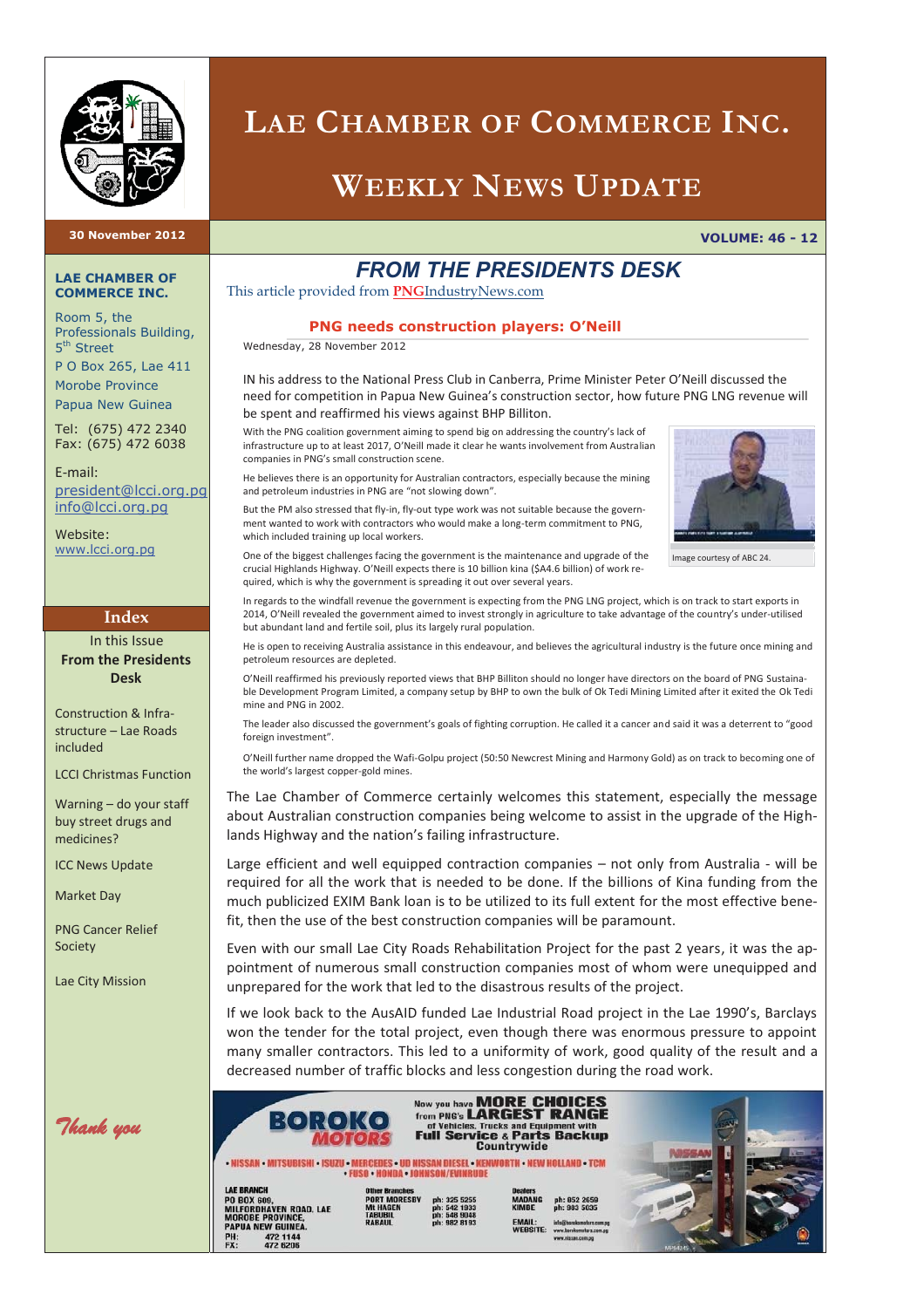**Lae Chamber of Commerce Inc. 2012 EXECUTIVE COUNCIL**

President Alan McLay

Snr Vice President

Nigel Merrick

Jnr Vice President Robert Howden

**Treasurer** Stephen Beach

#### Councillors

Philip Franklin Peter Diezmann Kaity Bluett Dennis Brewster Terry Fuery Danny Kepi Ben Woo Andrew Gunn Mike Quinn Vanessa Chan Pelgen Robert Hansen

#### **Objectives of the LCCI**

- To promote the business interests of the private sector;
- **To further the eco**nomic development in Lae;
- **To ensure the provision** of services and utilities essential to such development;
- **To provide a represen**tative body for business people, which government can consult;
- **To promote support or** oppose legislation; or take any other measures to improve the business community;
- To provide a forum for discussion of private sector goals;
- **To pool the strengths of** business people so that together, they can accomplish tasks that each one alone cannot achieve;
- **To promote the eco**nomic viability of the area, so those current businesses will grow and new ones will be



## Lae's Premium Hotel PH: 472 2000 F: 472 2534 Direct Reservation 472 7000

## **Book On-line** www.laeinterhotel.com



INTERNATIONAL Find us on Face book, Twitter & Google Plus HOTEL

### **PNG INFRASTRUCTURE (Cont)**

The initial tenders that were awarded to five contractors in February 2011 for the Lae Roads Project led to major traffic problems as the small contractors failed to communicate between each other or to the Public, and many roads were blocked off unannounced to the travelling public. It got worse when two contractors blocked off adjacent roads at the onetime which halted traffic movement altogether. It was only when the LCCI intervened and got contractors to update their Traffic Management plans almost daily and ran frequent awareness messages to members, which were well dispersed that any sense was made of the road closures.

We certainly sympathize with our sister Chamber of Commerce in Port Moresby, who are finding that the contractors currently upgrading several roads in our nation's capital at the one time are doing so with no notification, and the stoppages to the traffic are monumental resulting in major traffic congestion.

The idea of splitting the Lae Roads into many small sections was so that smaller Papua New Guinean contractors could build up their capacity and eventually take on more work. In reality the project was a disaster as some contractors performed better than others, and the standard of work between each section often varied enormously. Traffic flow has not yet returned to normal as even today there are so many unfinished sections in the middle of those that have been completed.

Even though Traffic Management was a part of these Lae Roads contracts, only a few of the contractors actually made any effort to make any plans to minimize the disruption to traffic during to the road works. Hence there was no resulting development of Traffic Management capacity skills for any of the contractors on the Lae Roads.

If Billions of Kina are to be made available for the absolutely necessary upgrade of the Highlands Highway, then it is imperative to use large fully equipped and efficient Contractors that are large enough to perform the best quality work to be finished in a timely manner. The project cannot be split into small sections to enable a buildup of the capacity of the contractors, as this exercise would only be at the expense of quality. Small contractors could of course be utilized doing sub contracts for this work, which would probably result in far more effective capacity building.

## **DON'T FORGET THE CHRISTMAS FUNCTION**

#### **Come and join us at the Lae Chambers of Commerce Christmas Function**

*Where: HUON CLUB* 

*When: Wednesday 5th December Time: between 5:30 to 8:00 pm* 

*All members and their spouses are invited to attend this function, which is a great opportunity for networking with other business executives. Finger foods will be served with beer and wine. Please make your booking with Jenna at the Chamber office on telephone 4722340, or by fax on 472 6038 or by return email to info@lcci.org.pg .*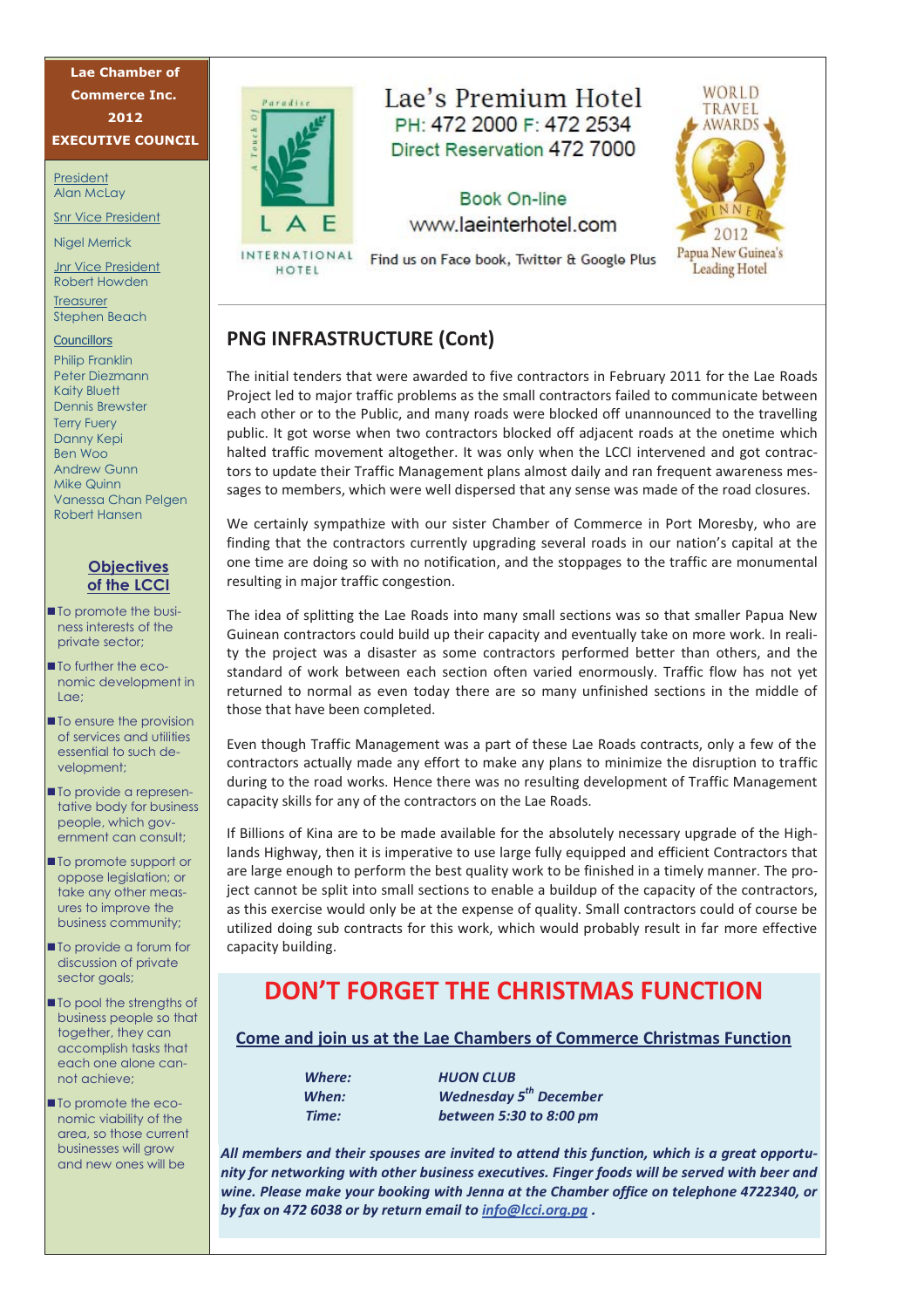

Food & Drinks

*Drugs from* 

- Second Hand Clothes
- Second Hand Household Goods
- Furniture, Curtains
- PNG Artefacts & Bilums
- Lots more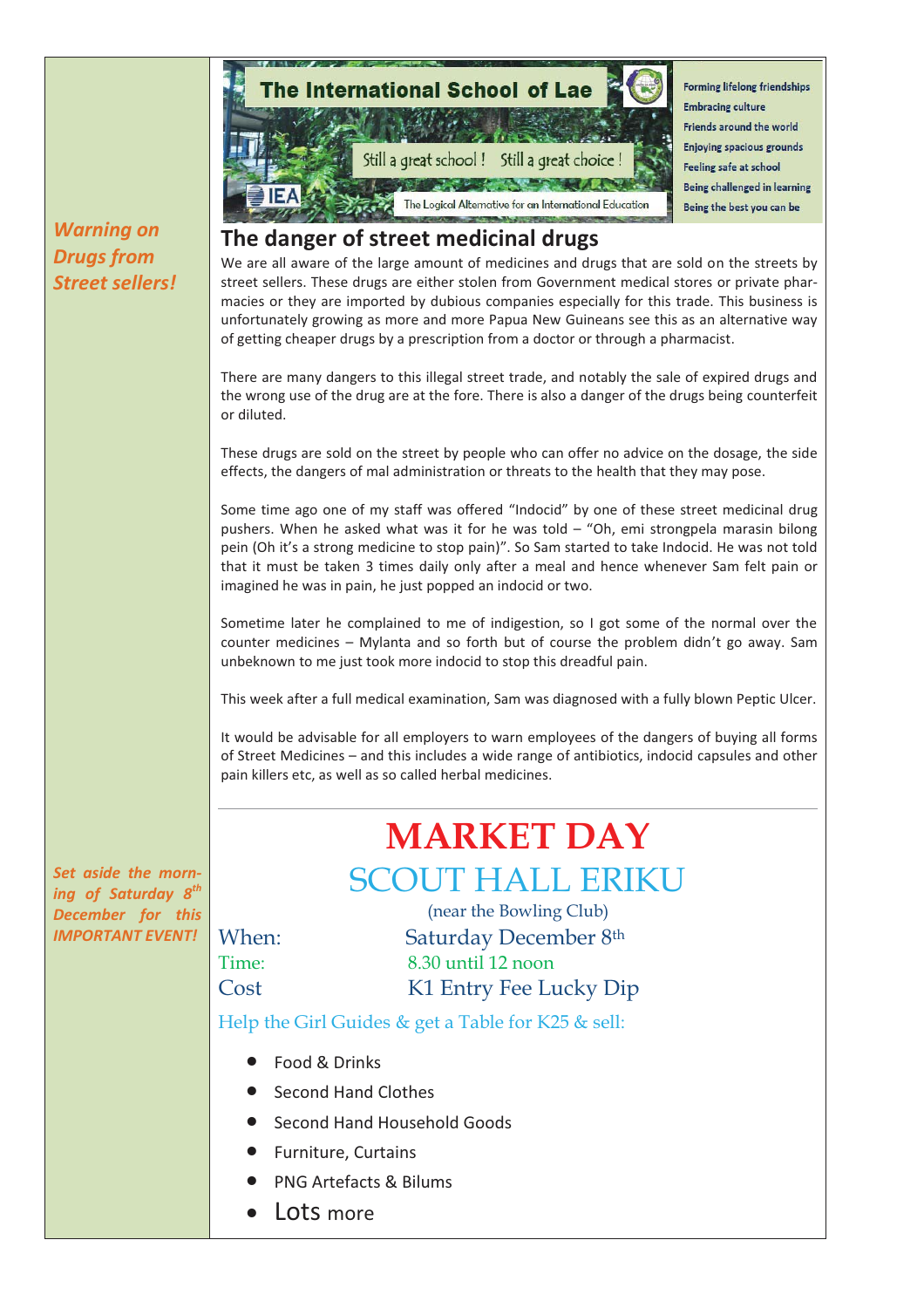

## VANCO LIMITED

RECRUITMENT, LABOUR HIRE (TEMPORARY, FULLTIME), PASSPORTS, WORK PERMITS & VISAS.

Contact: 431 2948/ 431 2949 Fax: 479 1515 or Email: vancohr@gmail.com

*International Chamber of Commerce* 



The world business organization

*News Alert* **<b>ICC** calls on governments to facilitate cross-border litigation Paris, 29 November 2012

> ICC has reaffirmed its support for the Hague Choice of Court Convention and urges governments to bring it into force without further delay. Despite strong interest from various states, as well as the signature of both the EU and the US, the ratification of the Convention has not progressed as swiftly as hoped, to the detriment of business.

http://www.iccwbo.org/News/Articles/2012/ICC-calls-on-governments-to-facilitate-cross-border-litigation/

**ICC and WBCSD to hold Global Business Day at UN climate conference** Paris, Geneva, 28 November 2012

The International Chamber of Commerce (ICC) and the World Business Council for Sustainable Development (WBCSD) will once again hold the Global Business Day, the premier business event at the annual United Nations Climate Change Conference. This year's event will take place on 3 December at the Diplomatic Club in Doha.

http://www.iccwbo.org/News/Articles/2012/ICC-and-WBCSD-to-hold-Global-Business-Day-at-UN-climate-conference/

**Partnership with ICANN to strengthen business engagement** Paris, 27 November 2012

ICC has announced a new working partnership with the Internet Corporation for Assigned Names and Numbers (ICANN). The partnership aims to raise broader business awareness about ICANN's functions and role in the Internet governance landscape while increasing engagement in ICANN issues relating to the domain system.

http://www.iccwbo.org/News/Articles/2012/Partnership-with-ICANN-to-strengthen-business-engagement/

Partnership with ICANN to strengthen business engagement Paris, 27 November 2012

ICC has announced a new working partnership with the Internet Corporation for Assigned Names and Numbers (ICANN). The partnership aims to raise broader business awareness about ICANN's functions and role in the Internet governance landscape while increasing engagement in ICANN issues relating to the domain system.

http://www.iccwbo.org/News/Articles/2012/Partnership-with-ICANN-to-strengthen-business-engagement/

#### **NO.1 HIRE CAR "Your alternative Car Rental Choice"**

17 Branches Nationwide Range of 4WD D/Cabs, Troopers (10 Seaters), Sedans & Buses. Call Central Reservations at:- Lae (HQ) – Nasfund Haus, 2<sup>nd</sup> Street Lae<br>**Ph: 479 1546/472 2799 Mobile: (B) 686 7580/690 3585/690 3115** (D): 7256 7179/7280 7360/7220 2460 Fax: 472 2798/472 8700 **Email: mpss@datec.net.pg**

**"WITH OUR EXTENSIVE REPRESENTATION, WE ARE IN A POSITION TO MEET ALL YOUR CAR HIRE ARRANGEMENTS"**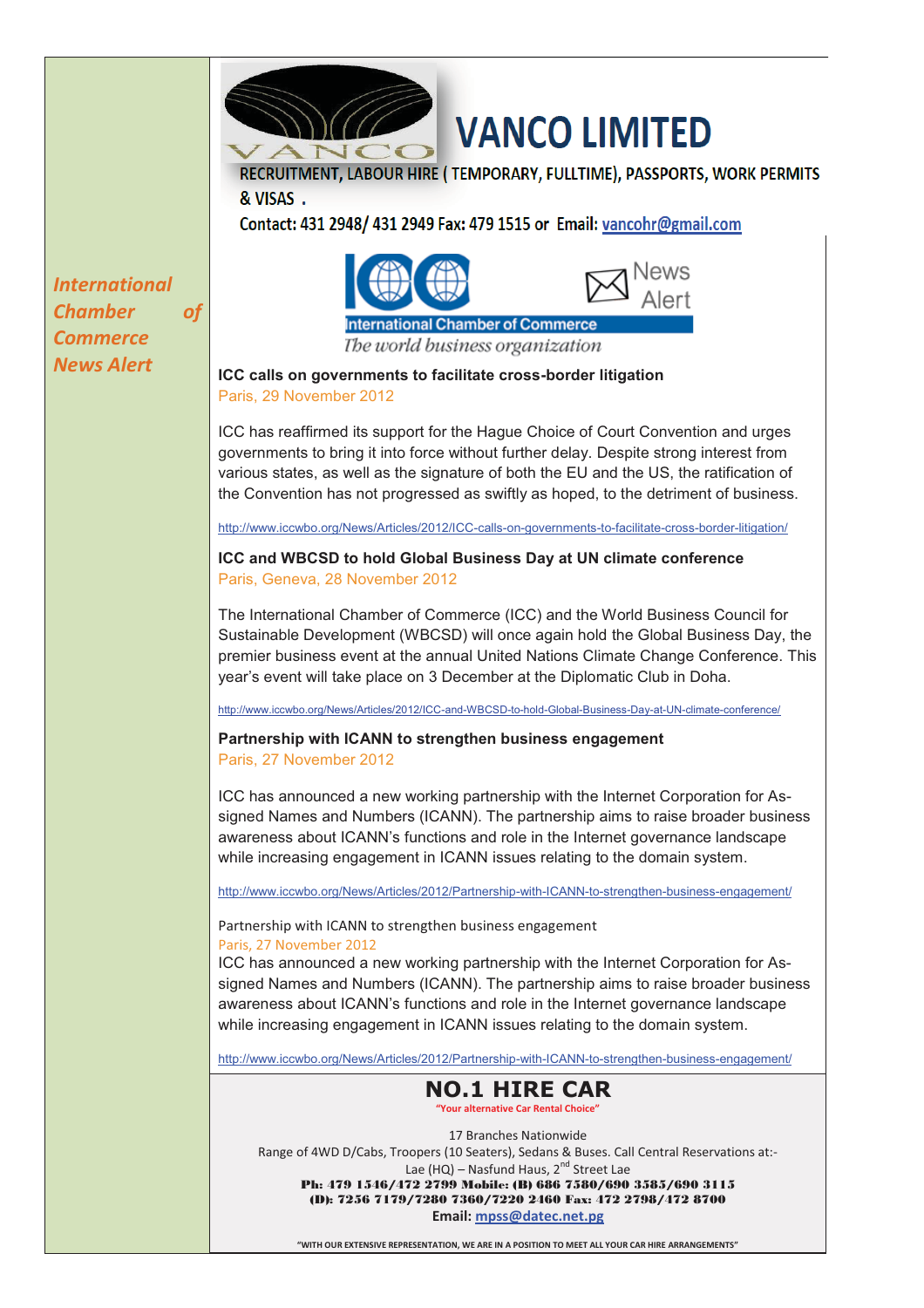

**AVIS** has partnered with the Air Niugini Destinations Lovalty Program

#### **Earn 1000 Destinations points** when you rent with AVIS. Conditions apply

**DESTINATIONS** 

Contact our Central Reservations on Ph: 324 9400 Fax: 325 3767 Email: reservations@avis.com.pg

PNG's No.1 Car Rental Company

*PAPUA NEW GUINEA CANCER RELIEF SOCIETY* 

*.* 

*WHAT IS HAPPEN-ING IN LAE AND THE REST OF PAPUA NEW GUINES?* 



**PNG NATIONAL CANCER TREATMENT CENTRE** ANGAU MEMORIAL GENERAL HOSPITAL P O BOX 457, LAE 411 MOROBE PROVINCE **Phone:** (675) 473 2186 **Fax:/Phon**e: (675) 472 3969

**Email:** cancerservangau@daltron.com

## **Update on the activities of the PNG Cancer Relief Society.**

Thank you to all who have supported the PNGCRS over the last 12 months. The number of companies and individuals that have supported the cause are too numerous to mention but its pleasing to see the efforts and generosity of all to such a worthy cause. We also would like to say thanks to Doctor John Niblett and his wife Andrea, because without their input and specialist knowledge, the money raised and efforts of the Society would be in vein.

#### **Achievements over the last 12 months.**

- 1. Canvassed the Health Department regarding the purchase of a CT Scanner- The tenders Board is currently arranging to call tenders for machines in Port Moresby and Lae.
- 2. Purchased Fibre Scopes for K20,000 for the identification and treatment of throat cancers.
- 3. Developed a Brachytherapy treatment room, which has involved building modifications, air-conditioning supporting water tank and facilities.
- 4. Acquired with the support of the Gaming Board a Brachytherapy machine for the treatment of cervical cancer costing K140, 000.This is now installed. Cervical cancer is one of the major killers in PNG.
- 5. Purchased radioactive sources for the Bracytherapy machine at a cost of K72,000, these are being transported to PNG possible with the help of the Australian Airforce.
- 6. Purchased speech therapy equipment for K5500 for people who have lost speech as a consequence of throat cancer surgery.
- 7. Replaced and repaired televisions for the Cancer Ward.
- 8. Attended a cancer workshop in Port Moresby with representatives from the Government and Health Department to involve the PNG Cancer Relief Society in the development of a blue print for the development of cancer treatment services.

Doctor Niblett has made contact with the Faculty of Radiation Oncology of the Royal Australia and New Zealand College of Radiation Oncology who have put together a very experienced and capable team who will be visiting Port Moresby and Lae in Feb 2013 to look at ways in which they can assist the improvement and sustainability of cancer treatment in PNG.

#### **Objectives for 2013 and Beyond.**

- 1. Acquisition of a low energy superficial x-ray machine for the treatment of skin cancers. Anticipated cost approximately K600,000.
- 2. Conversion of an office to a nutrition room to provide liquidized foods for throat cancer patients.
- 3. Provision of accommodation for cancer sufferers who travel in from all parts of the country but are not confined to bed.

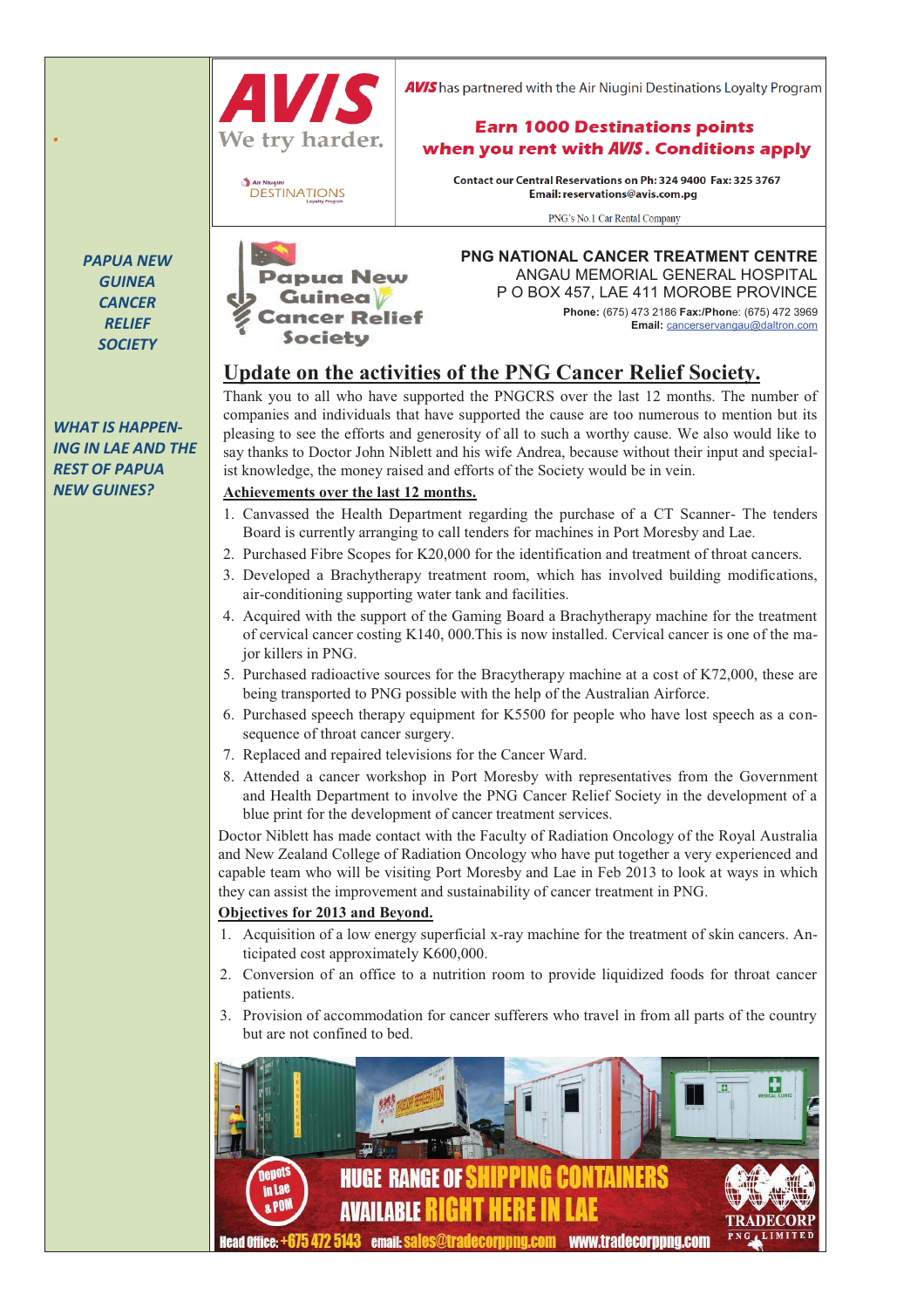Assist with the collection of blood to boost supplies available for anemic patients undergoing cancer treatment.

- 4. Construction of additional toilet facilities.
- 5. Building of a new concrete bunker to house a second linear accelerator which will double the number of cancer patients that can be treated.
- 6. Acquire a second linear accelerator or cobalt machine.

#### **Thank You- Golf Day 2012.**

The Society would like to express their gratitude for the support of Oil Search, Mapai Transport and the Golf Club Committee for their tireless support and efforts in arranging the 2012 Daffodil Golf Day premier fund raising event of 2012. The event was a major success raising **gross funds of K206,000.** Not only did the event make a considerable contribution to the Society's funds but the day was vey enjoyable for all participants and this has ensured the ongoing success of the event.

#### **Monster Raffle**

The Monster Raffle has been extended to raise more funds prior to the **draw date on 25th march 2013**. The success of this is essential to facilitate the acquisition of the skin cancer treatment machine. Major prizes include an 11 KVA Generator, holiday in cairns at the Shangri-La Hotel for four nights, Lap Top Computer and a signed by the team Broncos players' jersey. **Tickets are available at Brian Bell, Andersons and the PNG Cancer Centre - first Angau gate after the Huon Gulf Motel. Please buy more!** 

#### **Proposed Calendar of Events- dates to be advised**

- March Morning Tea
- April -Head shaving
- More to follow

#### **Conclusion**

The Society continues to make significant progress in saving and enhancing the lives of cancer patients. We once again acknowledge all our supporters who have helped the Society to achieve its objectives and we look forward to your ongoing support.

Kind regards - **Bob Hansen President** 

*Just arrived – Issue 3 – 2012 PNG Resources Magazine* 



This Magazine contains reports on PNG's Petroleum & Mineral Industry, and is jam packed with the most up to date and comprehensive news on this sector. Copies can be obtained from the LCCI Office or they can be reserved by contacting Jenna on - 472 2340.

# **Lae City Mission**

I just wanted to say thank you to the chamber for running my request in September to help City Mission purchase a second hand vehicle.

As a result of your advertisement we managed to purchase a good second hand double cab off Huon Lawyers and Ela Motors also came to the party and last week they generously donated us a second hand 3 ton Toyota Dyna complete with crane on the back. This was a wonderful donation to the Mission and we are grateful for their support.

Unfortunately a month after we purchased the double cab one of our staff was involved in and accident that completely wrote off another older double cab that we had.

Fortunately nobody was seriously hurt and my driver was not at fault but we are once again in need of purchasing a well maintained second hand double cab to replace this wrecked vehicle. I am currently



## An BPG solution for your busines

Origin providing air-conditioning in PNG

.<br>With gas hot water, GHP air conditioning, service and<br>advice all under one roof, Origin is the place to find a<br>total energy solution that works for your business.

Call us today for a free consultation with our gas experts

\_careworign<br>rgy (PNG) Ltd rdons, Port Moresby, PNG<br>Joroko National Capital Dis